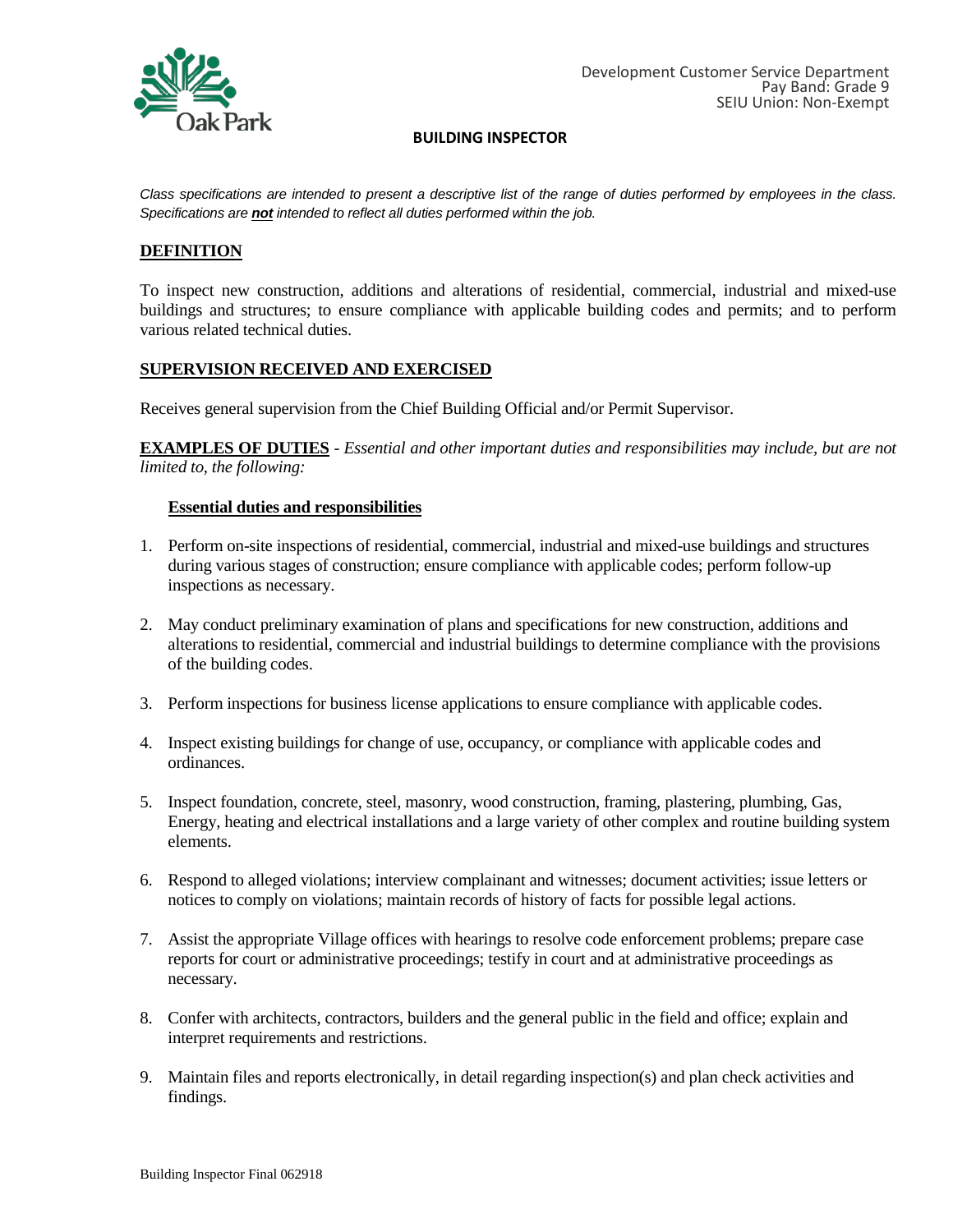

### **Other important responsibilities and duties**

- 1. Respond to public inquiries in a courteous manner; provide information within the area of assignment; resolve complaints in an efficient and timely manner.
- 2. Inspect fire-damaged buildings.
- 3. Serve as a resource to other Village departments regarding building code requirements.
- 4. Perform related duties and responsibilities as required or assigned by the Chief Building Official.
- 5. May be required to investigate damaged structures during off-hours to determine structural stability, occupancy and/or other related decision.

## **QUALIFICATIONS**

### **Knowledge of:**

Methods and techniques of building, electrical and mechanical inspection.

Computer and technical data entry pertaining to inspection reporting

Operational characteristics of inspection equipment and tools.

Occupational hazards and standard safety practices.

Building related codes and ordinances enforced by the Village, including the building, electrical, plumbing, and mechanical codes.

Court room proceedings.

Complex principles and techniques of building inspection and plans examining work.

Principles of structural design and engineering mathematics.

Pertinent Federal, State and local laws, codes and regulations.

Basic computer functions and techniques and software applications for recording, scheduling and documenting inspection activities.

Major types of building construction, materials and methods.

Accepted safety standards and methods of building construction for commercial, industrial and residential buildings.

## **Ability to:**

Perform building, electrical and mechanical inspections.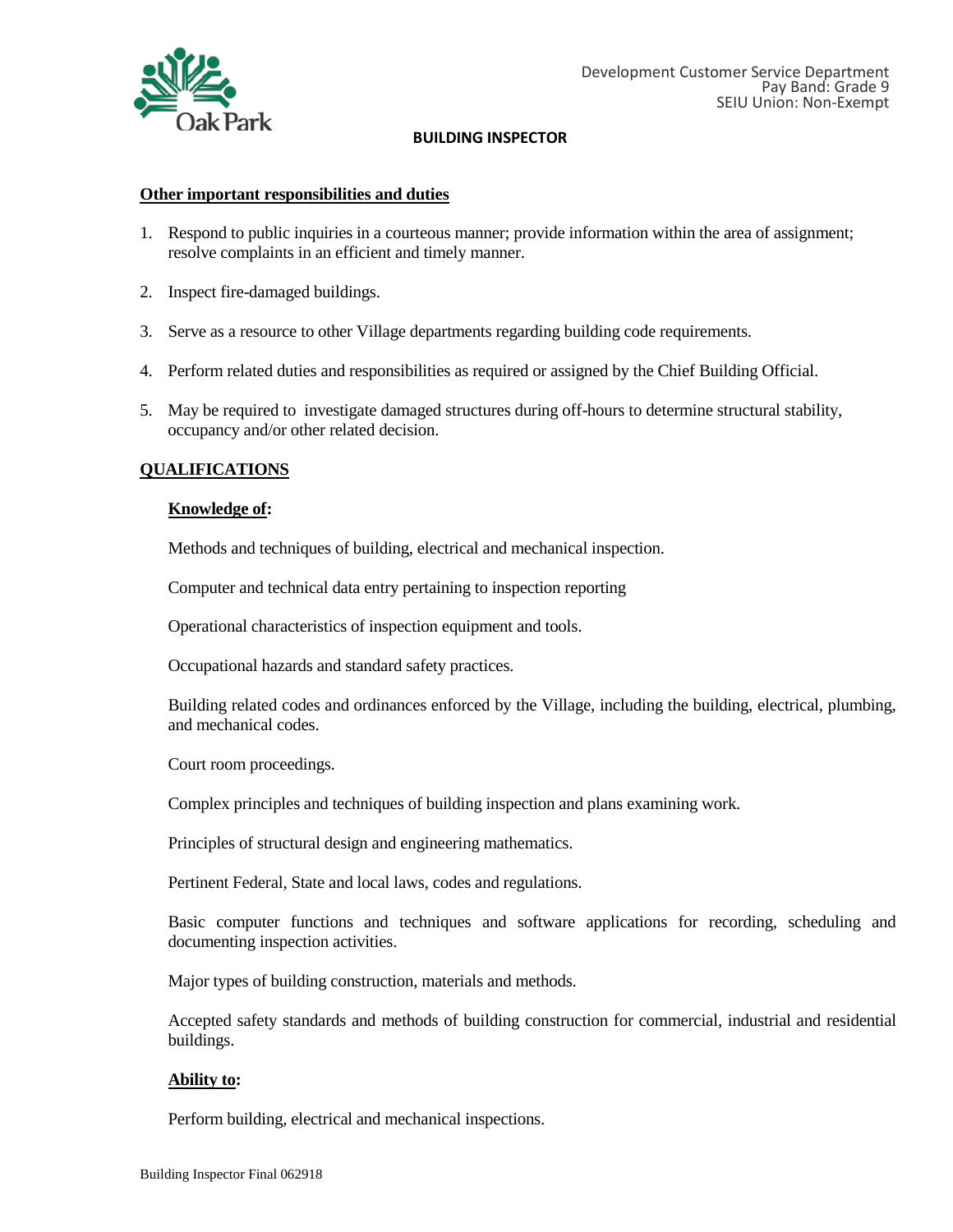

Interpret and apply pertinent Federal, State and local laws, codes and regulations.

Read and interpret complex building plans, specifications and building codes.

. Enforce Village codes and ordinances. Respond to emergency call out when needed. Apply technical knowledge and follow proper inspection techniques to examine workmanship and materials and detect deviations from plans, regulations and standard construction practices.

Advise on standard construction methods and requirements for residential, commercial and industrial buildings.

Make mathematical computations rapidly and accurately.

Operate a variety of office equipment including a computer in a safe and effective manner.

Work independently in the absence of supervision.

Understand and follow oral and written instructions.

Communicate clearly and concisely, both orally and in writing.

Establish and maintain effective working relationships with those contacted in the course of work.

Maintain mental capacity which allows for effective interaction and communication with others.

Maintain reasonable and predictable attendance

Work overtime as operations require

Maintain physical condition appropriate to the performance of assigned duties and responsibilities which may include the following:

- *─ Walking, standing or sitting for extended periods of time*
- *─ Operating assigned equipment*
- *- Climbing stairs and ladders*

Maintain effective audio-visual discrimination and perception needed for:

- *─ Making observations*
- *─ Communicating with others*
- *─ Reading and writing*
- *─ Operating assigned equipment and vehicles*

## **Experience and Training Guidelines**

**Experience:** Two (2) years of increasingly responsible journey-level experience in building, electrical and mechanical inspections, and/or review of building, electrical and mechanical plans with regard to building or code compliance. Experience as an inspector with a municipality is preferred. **AND**